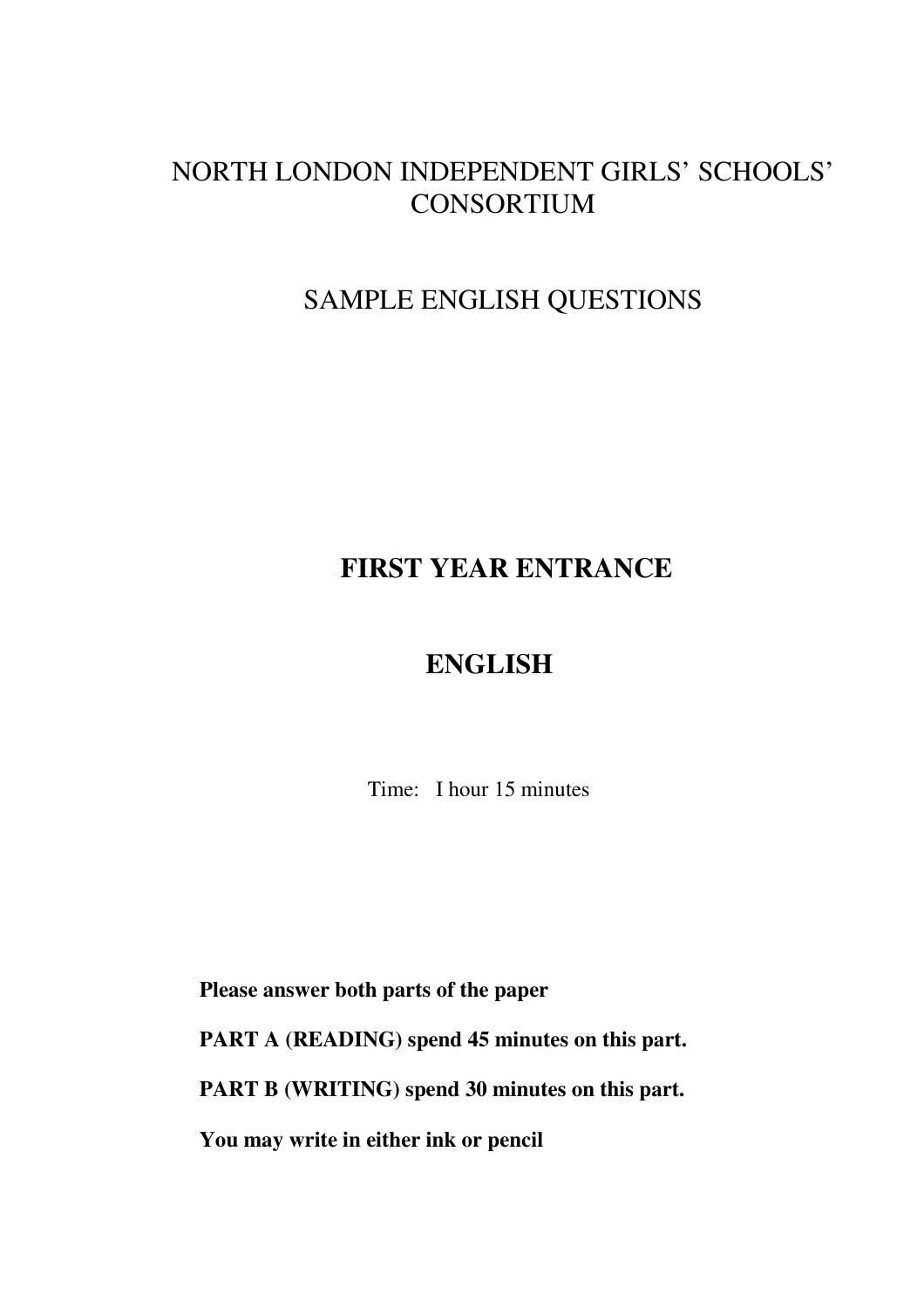# **INSTRUCTIONS**

## **Answer both parts of the paper.**

# **PART A and PART B are worth equal marks.**

# **PART A: READING (45 minutes)**

- Spend 5 minutes reading the passage and the questions which follow.
- You will be told when the 5 minutes are over.
- You can mark the story by underlining words and phrases.
- Do not write anything in the booklet during this time.
- Spend 40 minutes writing your answers in the answer booklet provided.

# **PART: WRITING (30 minutes)**

- Use ONE of the ideas for your writing.
- Spend 30 minutes writing on the piece of paper provided.
- Make sure that you put your name on the top of the paper.
- Put the number of the idea you have chosen to write about in the margin.

You may write in either ink or pencil.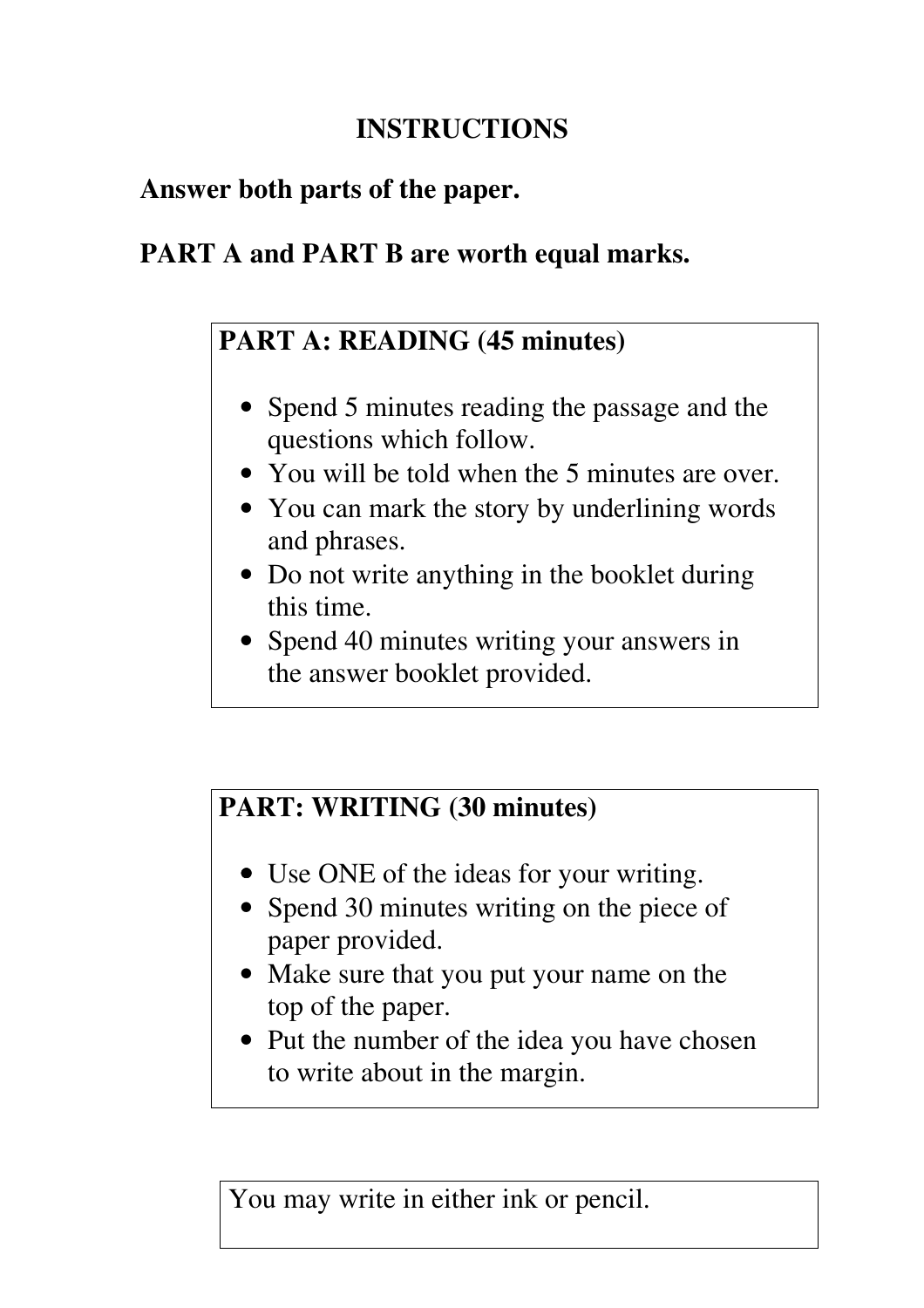The writer, Joan, attends a ballet class which is preparing for a performance when Joan's teacher, Miss Flegg, tells her that she is going to be a mothball instead of a butterfly in the dance.

A mothball is white and shaped like a ball. It is put in wardrobes to protect clothes from moths, which do not like its smell.

#### **The Butterfly Frolic**

- 1 Miss Flegg put her face down close to mine so I could see the wrinkles around her eyes up close and smell the sour toothpaste smell of her mouth, and said slowly and distinctly, 'You'll do as I say or you won't be in the dance at all. Do you understand?'
- Being left out altogether was too much for me. I capitulated, but I paid for it. I had to 5 stand in the mothball costume with Miss Flegg's hand on my shoulder while she explained to the other Teenies, in their wispy skirts and shining wings, about the change in plans and my new, starring role. They looked at me, scorn on their painted lips; they were not taken in.

I went home. I went into the bathroom and locked the door. Then I wept

- 10 uncontrollably, lying on the floor with my face against the fluffy pink bath mat. Afterwards I pulled the laundry hamper over so I could stand on it and look into the bathroom mirror. My made-up face had run, there were black streaks down my cheeks like sooty tears and my purple mouth was smudged and swollen. What was the matter with me? It wasn't that I couldn't dance. My mother pleaded briefly with
- 15 me through the locked bathroom door. I came out, but wouldn't eat any dinner: someone besides me would have to suffer. My mother wiped the makeup off my face, scolding me because it would have to be done again, and we set out once more.

I had to stand enviously off stage, red-faced and steaming in the hated costume, listening to the coughs and the scraping of folding chairs, then watching while the 20 butterflies tinkled through the movements I myself had memorised, I was sure, better

than any of them. The worst thing was that I still didn't understand quite why this was being done to me, this humiliation disguised as a privilege.

At the right moment Miss Flegg gave me a shove and I lurched onto the stage, trying to look as she had instructed me, as much like a mothball as possible. Then I danced.

- 25 There were no steps to my dance, as I hadn't been taught any, so I made it up as I went along. I swung my arms, I bumped into the butterflies, I spun in circles, and stamped my feet as hard as I could on the boards of the flimsy stage, until it shook. I threw myself into the part, it was a dance of rage and destruction, tears rolled down my cheeks behind the fur, the butterflies would die; my feet hurt for days afterwards. This
- 30 isn't me,' I kept saying to myself, 'they're making me do it'; yet even though I was concealed in the heavy white costume which flopped about me and made me sweat, I felt ridiculous as if this dance was the truth about me and everyone could see it.

The butterflies scampered away on cue and much to my surprise I was left in the centre of the stage, facing an audience that was not only laughing but applauding 35 vigorously. Even when the beauties, the tiny thin ones, trooped back for their curtsey, the laughter and clapping went on, and several people, who must have been fathers rather than mothers, shouted 'Bravo mothball'. It puzzled me that some of them seemed to like my ugly, bulky costume better than the pretty ones of the others.

After the recital Miss Flegg was congratulated on her priceless touch with the mothball. 40 My mother appeared pleased. 'You did fine,' she said, but I still cried that night over my thwarted wings. I would never get a chance to use them now, since I had decided already that much as I loved dancing school I was not going back to it in the autumn. It's true I had received more individual attention than the others, but I wasn't sure it was a kind I liked. Margaret Atwood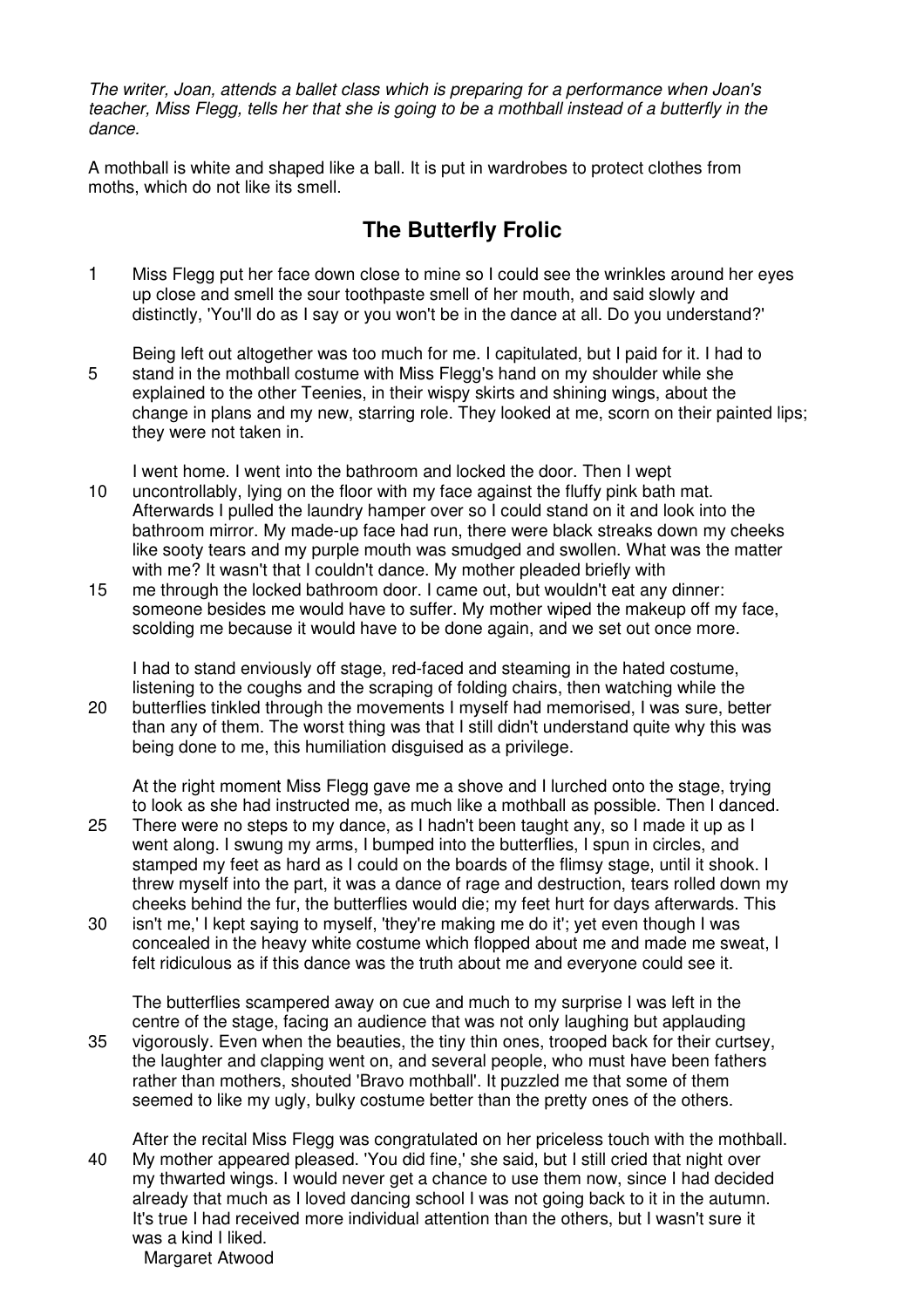#### PART A: READING

#### **Spend 35 minutes on answering these questions. Except where indicated, you should use your own words as far as possible. Questions on The Butterfly Frolic**

| 1) | What do you think is unpleasant about the way Miss Flegg tells Joan that she must<br>be a mothball? (Paragraph 1)<br>Give two ways. |         |
|----|-------------------------------------------------------------------------------------------------------------------------------------|---------|
|    |                                                                                                                                     | 1 mark  |
|    |                                                                                                                                     | 1 mark  |
| 2) | In your own words give two reasons why Joan gives in to Miss Flegg and agrees to<br>be a mothball                                   |         |
|    |                                                                                                                                     | 2 marks |
|    |                                                                                                                                     | 2 marks |
| 3) | Joan is in a mothball costume which is described as "heavy" and "white".                                                            |         |
|    | Find the words in line 6 which describe the other giris' costumes.<br>a)                                                            |         |
|    |                                                                                                                                     | 2 marks |
|    | How do you think Joan feels about the other girls' costumes?<br>b)                                                                  |         |
|    |                                                                                                                                     |         |
|    |                                                                                                                                     | 2 marks |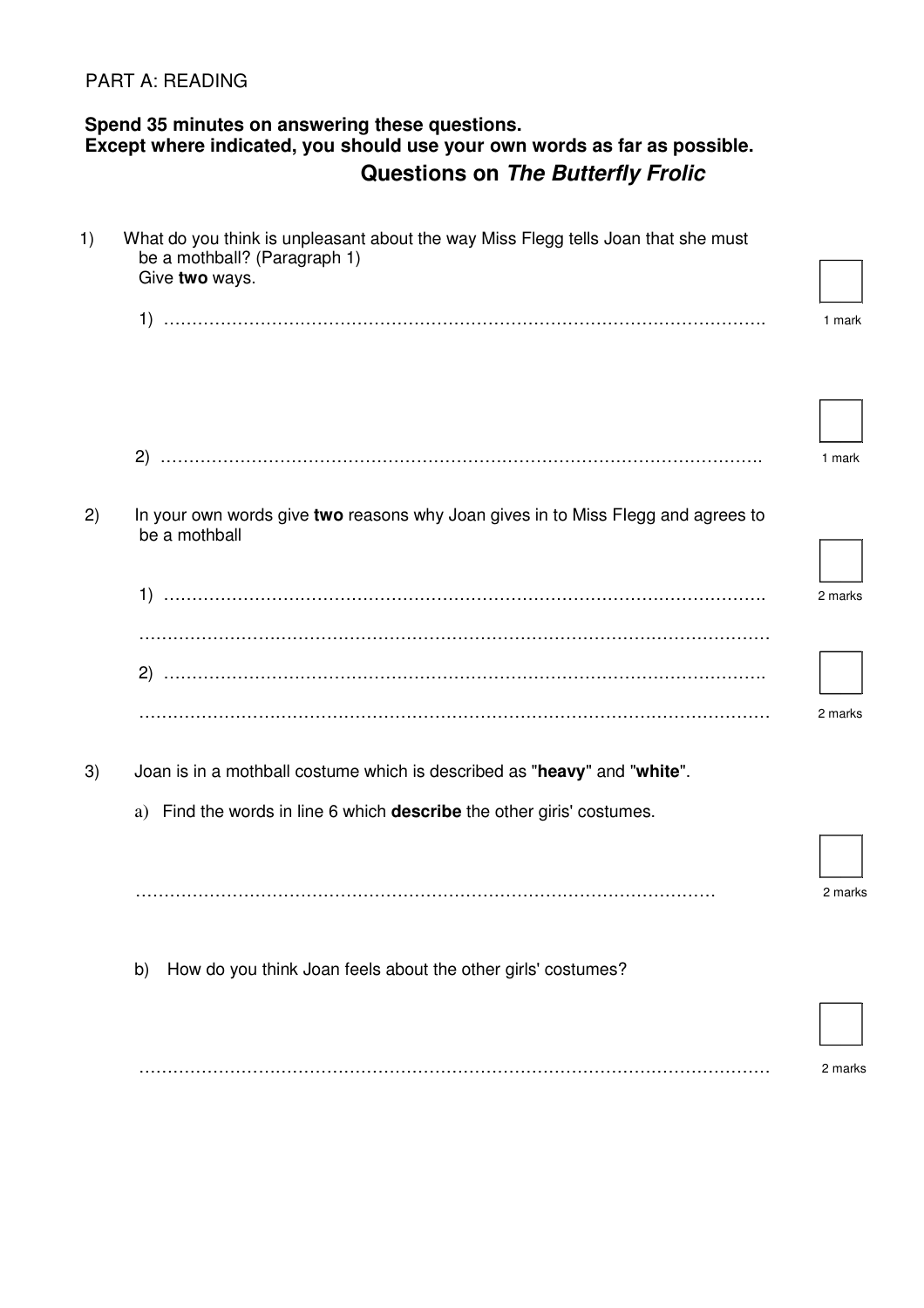| $4\}$ | Re-read paragraph 3. We know that Joan feels upset because it says that she cries.<br>Give one other feeling that she has and say, in your own words, how you know this<br>from the description of her. |         |
|-------|---------------------------------------------------------------------------------------------------------------------------------------------------------------------------------------------------------|---------|
|       | Feeling:                                                                                                                                                                                                |         |
|       |                                                                                                                                                                                                         | 1 mark  |
|       | How do you know this?                                                                                                                                                                                   |         |
|       |                                                                                                                                                                                                         |         |
|       |                                                                                                                                                                                                         | 2 marks |
|       | "The butterflies tinkled through the movements." (line 20) What does the word<br>5)<br>"tinkled" suggest about their movements?                                                                         |         |
|       |                                                                                                                                                                                                         | 2 marks |
|       | Joan is told to dance the part of a mothball and in line 28 she says, "I threw myself<br>6)<br>into the part". In your own words describe how she does this.                                            |         |
|       |                                                                                                                                                                                                         |         |
|       |                                                                                                                                                                                                         |         |
|       |                                                                                                                                                                                                         | 4 marks |
|       |                                                                                                                                                                                                         |         |
|       | In line 37 Joan "is puzzled" that some of the audience seems to like her better than<br>7)<br>the butterflies. Why do you think that some of the audience prefer her performance?<br>Explain fully.     |         |
|       |                                                                                                                                                                                                         |         |
|       |                                                                                                                                                                                                         |         |
|       |                                                                                                                                                                                                         | 4 marks |
|       |                                                                                                                                                                                                         |         |
|       |                                                                                                                                                                                                         |         |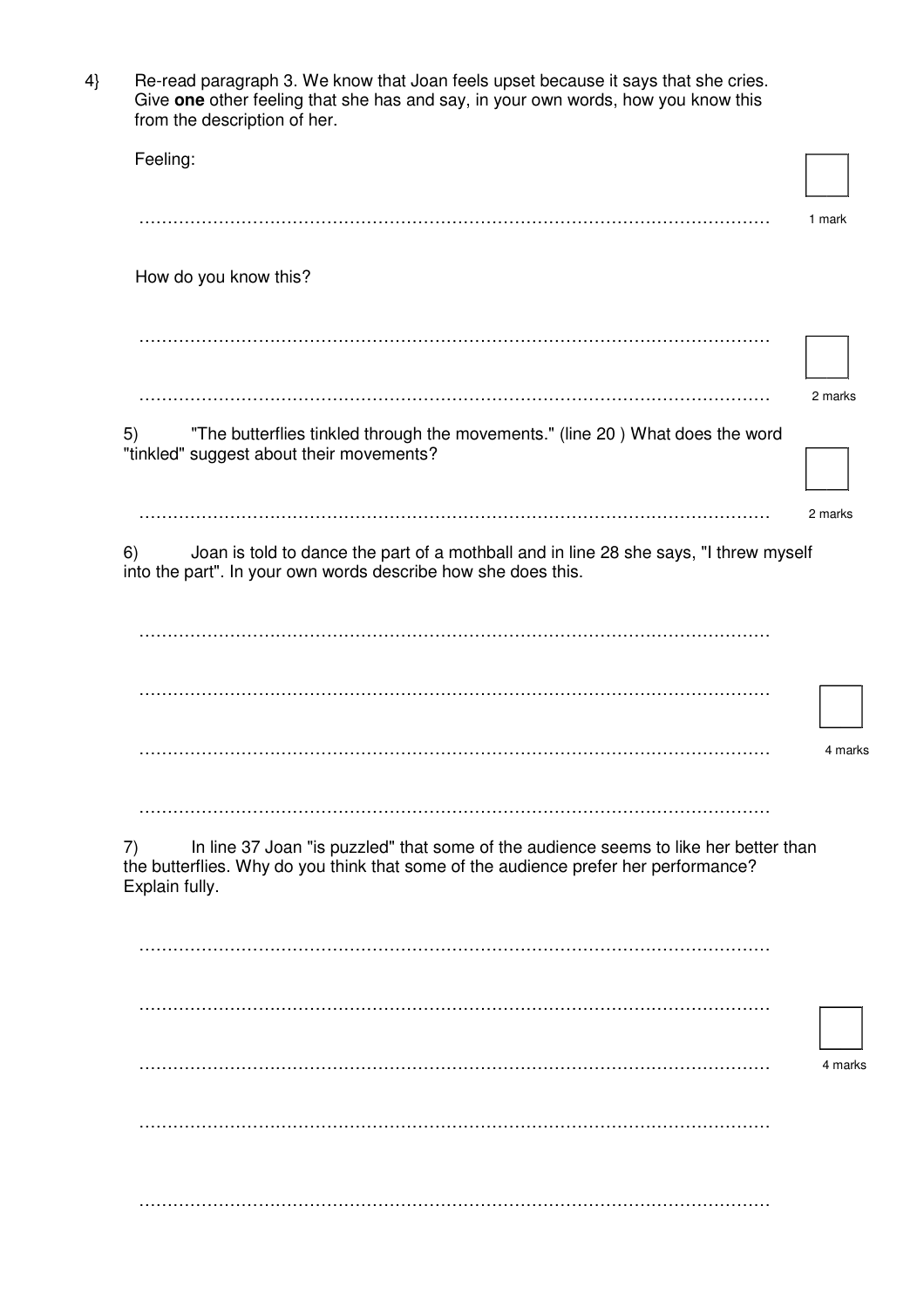| 8) | Explain in your own words what Joan means by the following:                                                                                                         |         |
|----|---------------------------------------------------------------------------------------------------------------------------------------------------------------------|---------|
|    | "This humiliation disguised as a privilege". (line 22)<br>1.                                                                                                        |         |
|    |                                                                                                                                                                     |         |
|    |                                                                                                                                                                     |         |
|    |                                                                                                                                                                     | 3 marks |
|    | "My thwarted wings". (line 41)<br>$\overline{c}$                                                                                                                    |         |
|    |                                                                                                                                                                     |         |
|    |                                                                                                                                                                     |         |
|    |                                                                                                                                                                     | 3 marks |
| 9) | Joan decides not to go back to dancing school in the autumn. From what you have<br>read in the passage do you think it is the right decision for her? Give reasons. |         |
|    |                                                                                                                                                                     |         |
|    |                                                                                                                                                                     |         |
|    |                                                                                                                                                                     | 3 marks |
|    |                                                                                                                                                                     |         |

| Total |
|-------|